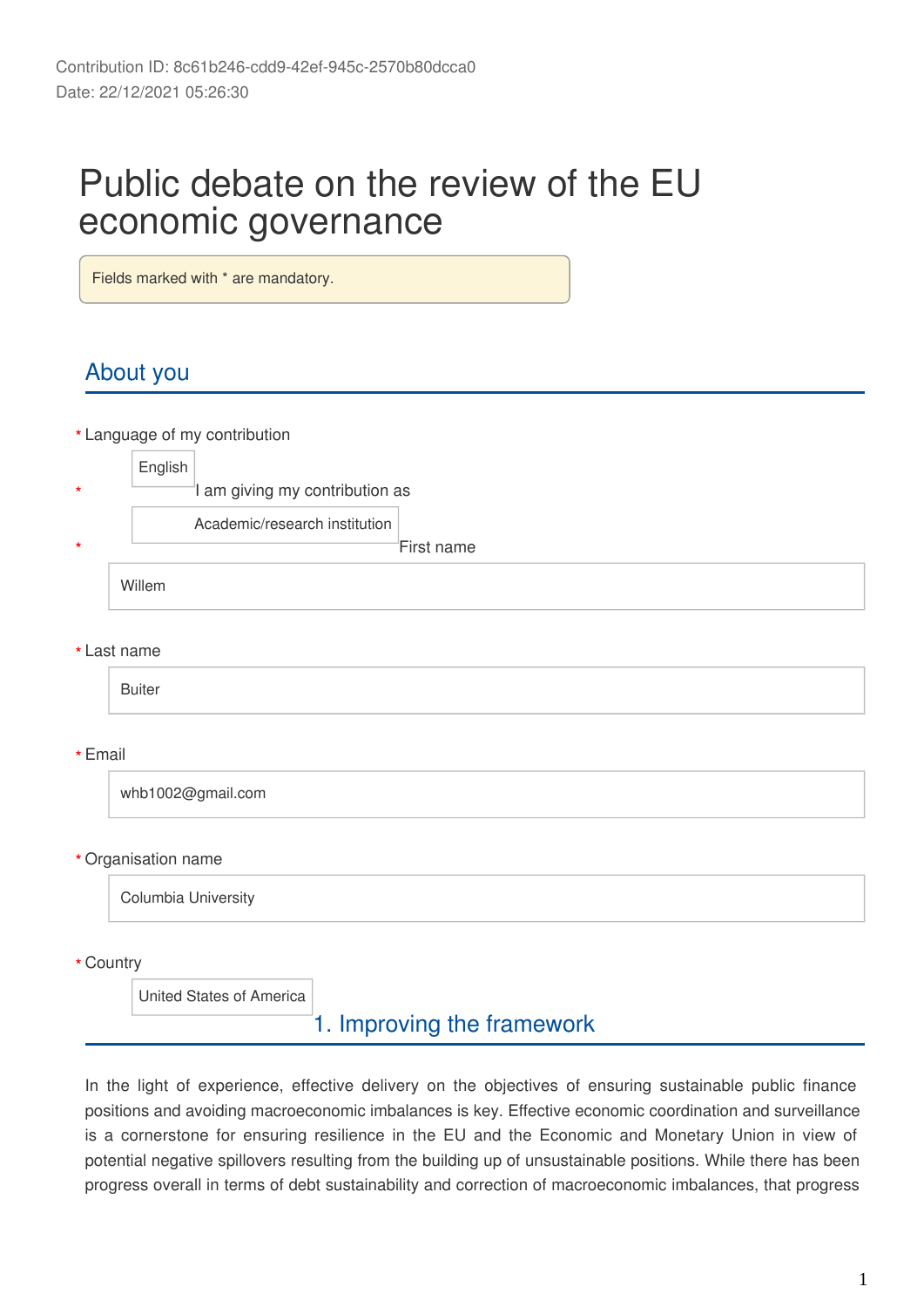has not always been sufficient, with large differences across Member States. Therefore, an effective framework needs to ensure the sustainability of public debt, including where it is most necessary, and the prevention and correction of macroeconomic imbalances.

### **Question: How can the framework be improved to ensure sustainable public finances in all Member States and to help eliminate existing macroeconomic imbalances and avoid new ones arising?**

#### *5000 character(s) maximum*

Start with a clean sheet. The current SGP/MIP and the associated arrangements like the European Semester are unworkable.

First, do away with the numerical debt and deficit ceilings. The numbers are completely arbitrary. The 60% of annual GDP ceiling for general government gross debt was close to the EU average number at the time the Maastricht Treaty was signed (1992). In 2020Q4, the EU average public debt ratio was 75.9%. Even Germany was above the ceiling at 69.8%. Greece is off the scale at 205.6%. Italy at 155.8% and Portugal at 133.6% are also highly unlikely to be targeting 60% any time soon. The 3% of GDP ceiling for the general government budget deficit does not even have the merit of being consistent with the 60% debt ceiling in a steady state with inflation at the target rate of 2%. That would require an annual real GDP growth rate of 3%; the average EU growth rate from 1992 to 2019 was around 1.7%.

Recognize that focusing on gross public debt as a benchmark for fiscal sustainability is bad economics. Focusing on net debt (i.e. netting out government financial assets) is a step in the right direction, but still fails to recognize that in most countries the government (central, state/provincial and local) owns significant stocks of real assets. Many of these assets have significant commercial or market value as well as social value; government real estate is an obvious example. Proper fiscal sustainability analysis requires the inclusion of public sector real commercial assets, valued at the present discounted value of their contributions, direct or indirect, to future government cash flows. These cash returns may well differ from their social returns, but it is the cash flows that matter for fiscal sustainability.

Recognize that the debt sustainability analysis for each member state and the analysis of appropriate countercyclical policies must be performed simultaneously - they are be inextricably intertwined. In particular, a country that is required to engage in medium-term and longer-term fiscal tightening to restore sustainable public finances should not be prevented from engaging in appropriate countercyclical fiscal stimulus. If necessary (should market funding of a debt-financed fiscal stimulus be unavailable or too expensive), funding should be made available by the ECB (pace Article 123 TFEU, which should be scrapped or amended in any case to allow direct funding of national sovereigns by the central bank), by the ESM or by another designated entity (e.g. an enlarged central EU fiscal facility with a countercyclical mandate).

Recognize that the appropriate fiscal stance for each individual member state depends on the fiscal stances of the other member states. This is obviously the case for the 19 euro area member states but likely also applies to the EU as a whole - the textbook Mundell-Fleming complete crowding out of expansionary fiscal policies under a floating exchange rate and perfect capital mobility is several simplifications too far.

Recognize that the appropriate (joint) budgetary policies to address macroeconomic imbalances can only be determined together with the appropriate monetary policy. The ECB has to be a fully integrated participant in the European Semester process.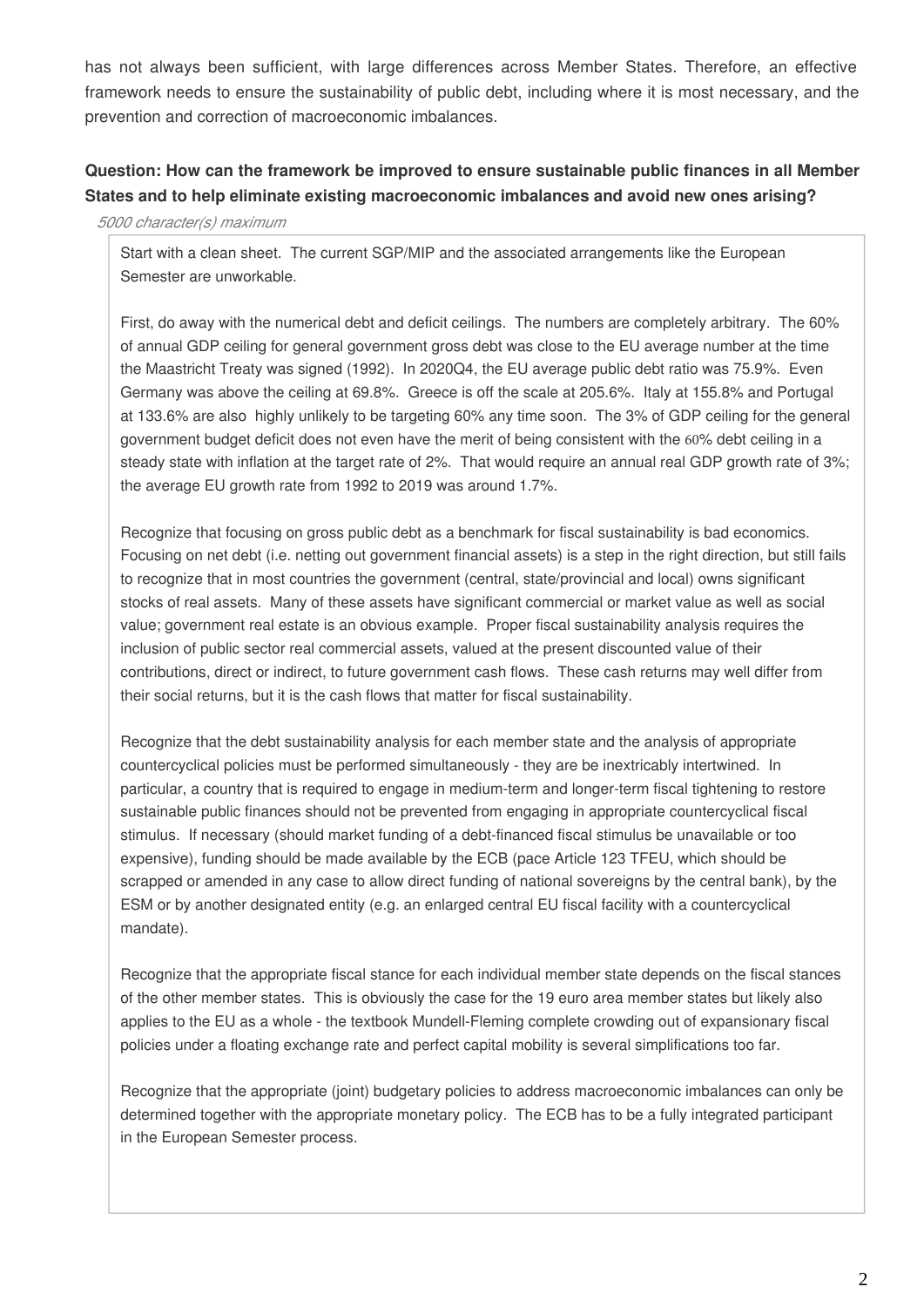# 2. Safeguarding sustainability and stabilisation

Fiscal policy guidance supports Member States in ensuring the long-term sustainability of public finances and in pursuing counter-cyclical fiscal policies to contribute to a better macroeconomic stabilisation in both good and bad times. While an effective framework should aim to be counter-cyclical in good and bad times, it has often not been achieved in practice. An appropriate fiscal effort and debt reduction in good economic times helps to create the space to use fiscal policy in bad times. Appropriate medium-term policy planning, both regarding fiscal targets and structural reforms to promote productivity and investment, and an appropriate policy anchor help in that regard.

#### **Question: How to ensure responsible and sustainable fiscal policies that safeguard long-term sustainability, while allowing for short-term stabilisation?**

*5000 character(s) maximum*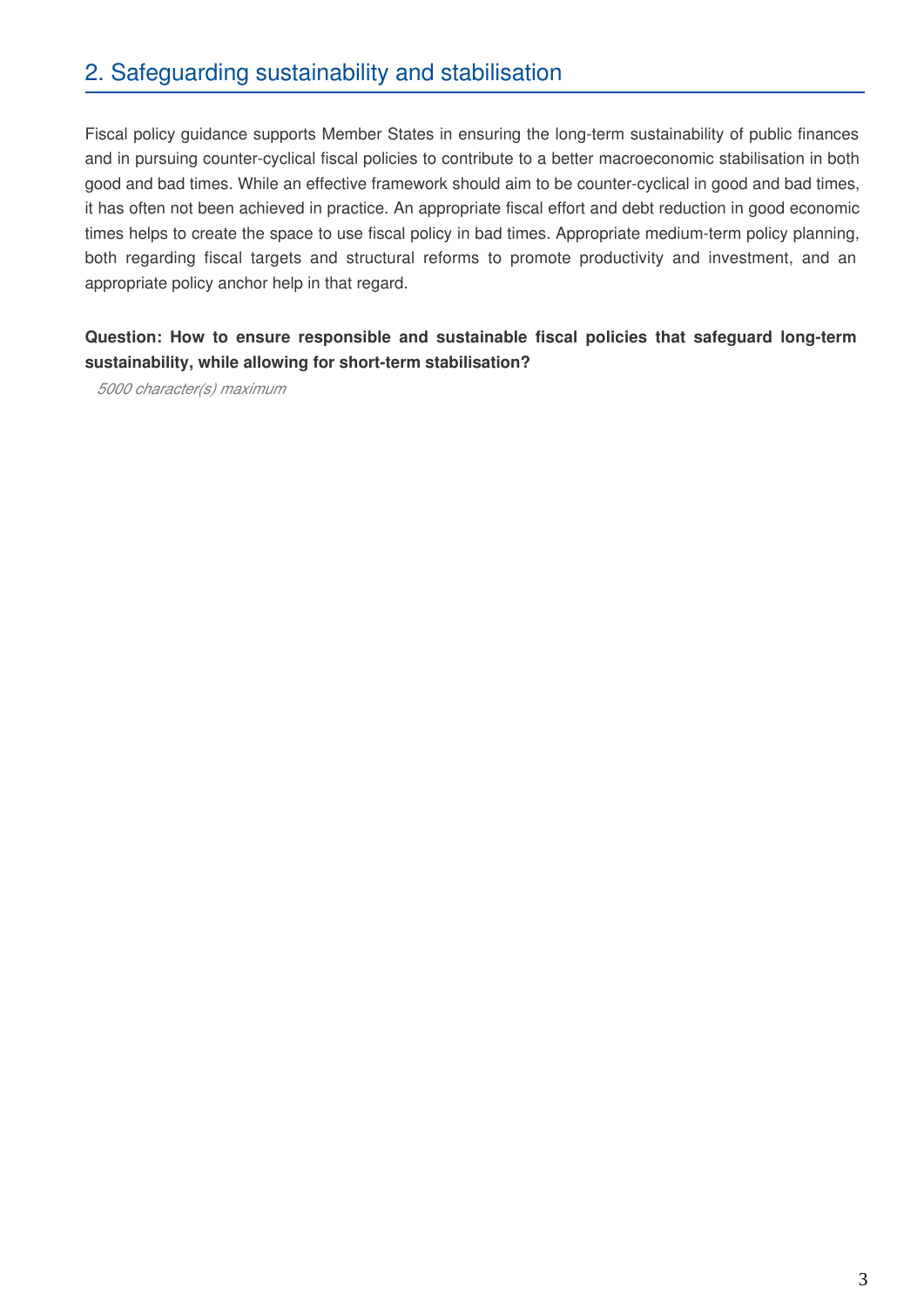There is no mystery about the analytics of sustainable fiscal policies that safeguard long-term sustainability, while allowing for short-term stabilization. It is the political economy of public debt and deficits that is complex and often frustrating. The main problem is the routinely pro-cyclical nature of fiscal policy during cyclical upswings. Most euro area member states most of the time do not seriously attempt to run general government budget surpluses (or even primary surpluses) when the economy is booming. Apparently, the European Commission (and the Council) do not have the effective authority to compel recalcitrant member states to engage in proper counter-cyclical fiscal restraint/tightening during cyclical upswings. The inevitable consequence is the repeated and painful necessity of procyclical fiscal tightening during cyclical downturns as financial markets restrict access to excessively indebted sovereigns.

I don't know whether this issue of "fair-weather fiscal procyclicality" can only be addressed at the national level, one member state at a time, or whether members states collectively will be able to grant the necessary authority to a supranational entity (some convex combination of the European Commission and the European Council).

A related problem is that governments tend to be severely myopic in their revenue and especially in their expenditure decisions. Public investment yielding future returns that might only materialize under a different administration or parliamentary majority tends to be under-provided in a systematic way. Examples include infrastructure investment and financial support for fundamental research, but even when it comes to public expenditure on health and education, spending programs yielding significantly deferred benefits tend to be underfunded. I do not favor exempting certain public spending categories (like public sector investment) from inclusion in the government deficit measures when public debt sustainability is evaluated . The reason is that the returns to public investment need not take the form of cash income for the government. The desirability of public sector investment depends on its social rate of return. Debt sustainability is about current and future cash flows. So the right approach is to include government investment in the deficit metrics, and to allow properly for any future pecuniary returns on this investment that accrue to the state.

To the extent that inadequate information or lack of understanding account for public sector underinvestment in projects like the prevention and mitigation of global warming, that yield the bulk of their returns in the (sometimes distant) future, there are grounds for optimism. Learning does occur, in society at large and even among our political masters. Thanks to the internet and social media, the dissemination of new facts and new insights can be very swift indeed. If political myopia is instead driven by the (often highly uncertain) expected duration of the incumbent's term of office, it is hard to be optimistic about the adequate provision of government investment-dependent public goods and services. Even if the majority of individual citizens take the long view, the political mechanisms and institutions for translating this into appropriate long-term public investment decisions are defective and deficient.

### 3. Incentivising reforms and investments

The framework should be consistent with today and tomorrow's challenges. It needs to be discussed what the appropriate role of the EU surveillance framework is in helping to promote a growth-friendly composition of public finances and for Member States to sustain adequate levels of investment. In particular, significant investment will be required to meet the broader ambition of the European Green Deal. This raises the question of the extent to which the fiscal framework can support the investments needed for the transition to a climate-neutral, resource-efficient, and competitive economy, in a manner that leaves no one behind. This includes re-assessing the appropriateness of the current flexibility clauses in terms of their scope and eligibility, in order to facilitate the right type and level of investment while preserving debt sustainability. In addition, thought should be given to the role of the fiscal framework in greening national budgets.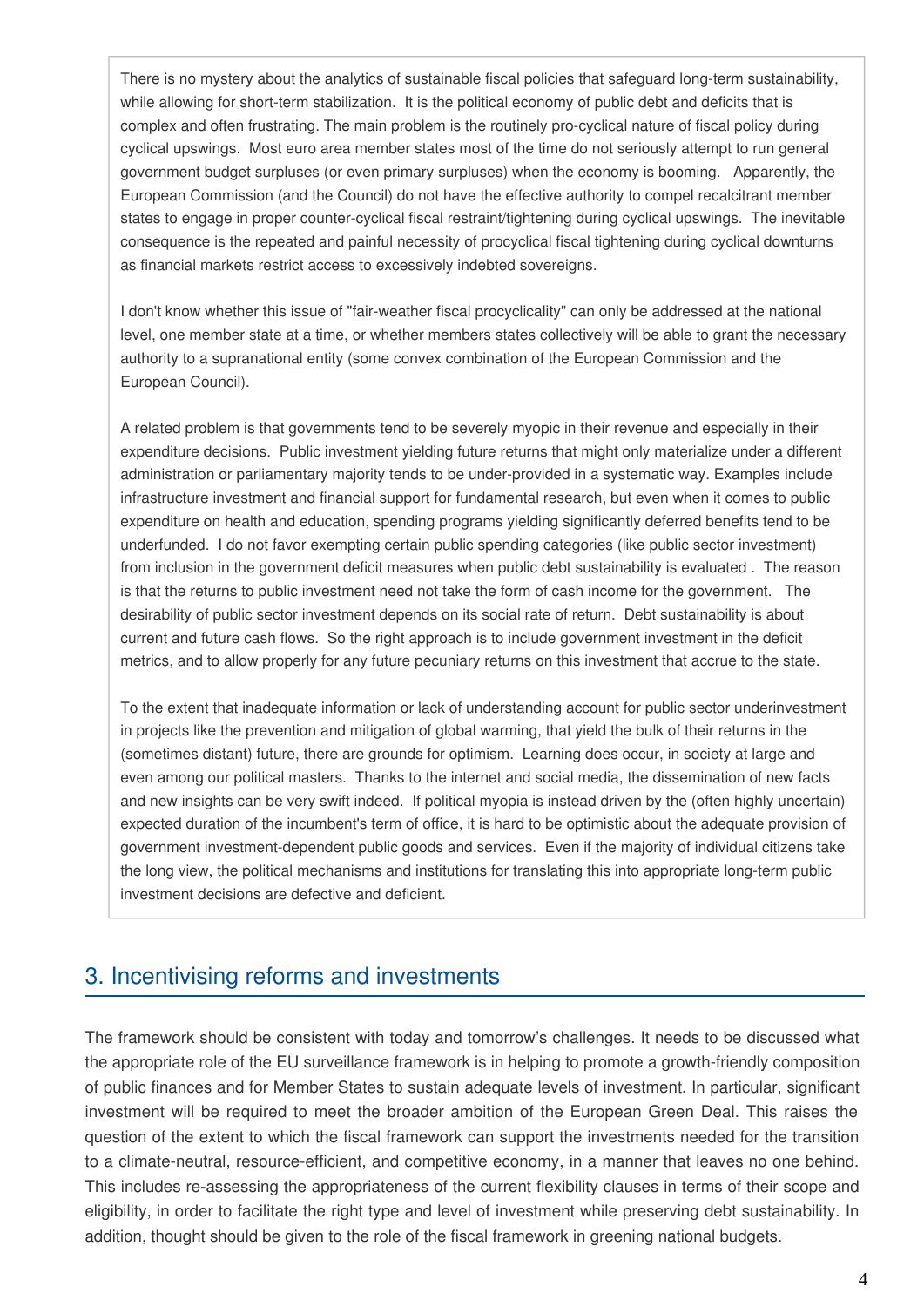**Question: What is the appropriate role for the EU surveillance framework in incentivising Member States to undertake key reforms and investments needed to help tackle today and tomorrow's economic, social, and environmental challenges while preserving safeguards against risks to debt sustainability?**

#### *5000 character(s) maximum*

There are two different issues here. The first issue concerns the best way to fund adequate levels of public sector investment, and in particular the public investments required to limit the extent of global warming and to adjust to whatever global warming materializes - mitigation and adaptation. This assumes the political will to spend the right amount of public money on climate change-related projects and programs is there. All we need is adequate government revenues. I don't think the funding issues associated with climate changedriven public expenditure are qualitatively different from those associated with traditional public expenditure on infrastructure investment, health and education, national defense, law and order and other public goods and services.

The social returns to public expenditure on climate change, biodiversity, fundamental research etc. are bound to greatly exceed the cash returns to the state. A higher tax burden is therefore inevitable. Existing taxes (direct and indirect) will have to have their bases broadened and/or their average rates boosted. Many countries would be well-advised to look seriously at a land tax as a material source of additional revenue. Some additional revenues will be obtained from the new Pigovian carbon taxes that will be introduced if nations get serious about greenhouse gas (GHG) emissions and/or from the enhanced sale of tradable emissions quotas under an emissions trading system (ETS) with comprehensive coverage. Carbon likely needs to cost at least \$100/tonne now (or very soon indeed) to reach net zero by 2050. If this applied to all GHG emissions, it could be a handsome source of government revenue in addition to providing the right incentives for limiting carbon emissions.

The second issue is the more fundamental one of ensuring that the public investment implications (and the other fiscal implications, like carbon taxes and an expanded EU Emissions Trading System) of the climate change ambitions of the European Green Deal (and COP26), are realized. Here I fear that we are likely to see supposedly solid commitments and firm targets revealed as mostly empty rhetoric and idle promises. The reason is that three obstacles stand in the way of effective action to mitigate climate change. The first is myopia. The benefits from higher carbon emissions - low energy costs - are now. The benefits from lower carbon emissions are deferred. The time between a pulse of GHG and most of its warming impact is probably around a decade. The second obstacle concerns an externality and the associated free rider problem. The benefits from higher carbon emissions are local (lower energy costs are enjoyed by the GHG emitter). The costs from higher carbon emissions are global indeed - global warming. The third obstacle is the unwillingness of rich countries to make significant cross-border transfer payments to poor nations. The most effective approaches to lower GHG emissions impose disproportionate burdens on developing countries and low income emerging markets. There appears to be very little willingness on the part of the rich beneficiary nations (including the EU) to compensate poor countries for the unjust climate change mitigation burdens they are being asked to bear.

What this means is that we are likely to see far too little investment in the mitigation of climate change. Although this is bad news from a global welfare perspective, it means that the funding challenges and debt sustainability problems associated with ambitious green public spending plans are unlikely to materialize. Another environmental fiscal failure is, however, likely to worsen the budgetary outlook: we are unlikely to see a comprehensive carbon emissions tax of anywhere near \$100/tonne (or its ETS equivalent) imposed globally in the near future.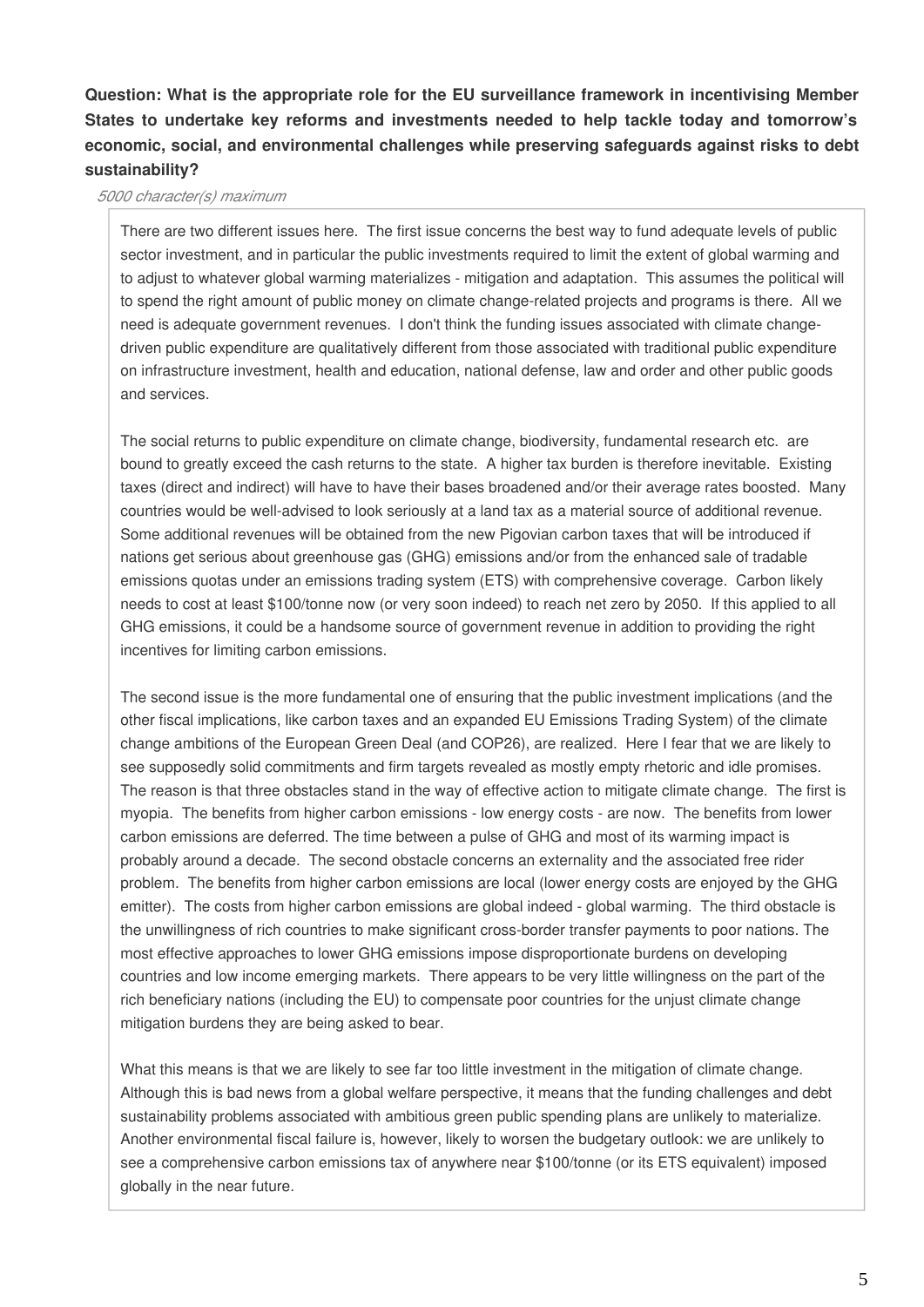# 4. Simplification and more transparent implementation

Whereas the current fiscal surveillance framework has included elements of flexibility and discretion through a complex set of provisions adopted against a background of lack of trust amongst key stakeholders, an effective application of economic judgement within a rules-based framework needs to be done in an objective and transparent manner. This includes, for example, considering whether a clear focus on gross policy errors as set out in the Treaty, based on clearly defined objectives and operational policy targets, could contribute to an effective implementation of the surveillance framework. A simpler framework and implementation could contribute to increased ownership, better communication, and lower political costs for enforcement and compliance.

#### **Question: How can one simplify the EU framework and improve the transparency of its implementation?**

#### *5000 character(s) maximum*

The Macroeconomic Imbalance Procedure a is supposed to be a "surveillance framework that aims to identify potential macroeconomic risks early on, prevent the emergence of harmful macroeconomic imbalances and correct the imbalances that are already in place". It is instead a confused and confusing distraction, as a perusal of the 14 Scoreboard (or headline) indicators with their associated arbitrary indicative thresholds and the 28 Auxiliary indicators makes clear. It is incomprehensible that a procedure meant to prevent and correct macroeconomic imbalances includes structural social Auxiliary indicators like "People at risk of poverty or social exclusion", "People at risk of poverty after social transfers", "Severely materially deprived people" and "People living in households with very low work intensity". Other Auxiliary indicators may be informative about the long-term growth potential of member states. "Gross fixed capital formation" (% of GDP) and "Gross domestic expenditure on R&D" (% of GDP) fall into that category, as does the "Export market share" (% of world exports), but again they have no bearing on macroeconomic imbalances. The informativeness of the "Current account balance" and the "Net international investment position" as regards macroeconomic imbalances is dubious. The absence of a price inflation indicator is surprising.

The European Semester (MIP and SGP) should focus on national sovereign debt sustainability issues and on macroeconomic imbalances, including the spillovers from national macroeconomic imbalances to other EU member states, and on the euro area-wide balance between the monetary and fiscal policy stances. Social issues, structural issues like the drivers of trend growth, and environmental issues, including climate change, should not be on the agenda.

Private sector financial stability issues (involving banks, non-bank financial institutions, non-financial corporations, and households) should be addressed by a significantly modified and enhanced European Systemic Risk Board - the EU's macroprudential supervisor/regulator. National fiscal authorities and the relevant fiscal representatives of the European Commission and the European Council) should be integral (voting) members of this new ESRB (more in the spirit of the Financial Stability Oversight Council in the U. S.). Sovereign financial stability (public debt sustainability) problems often spill over into wider financial stability crises and should be addressed both in the simplified European Semester and by the enhanced ESRB.

# 5. Focus on pressing policy challenges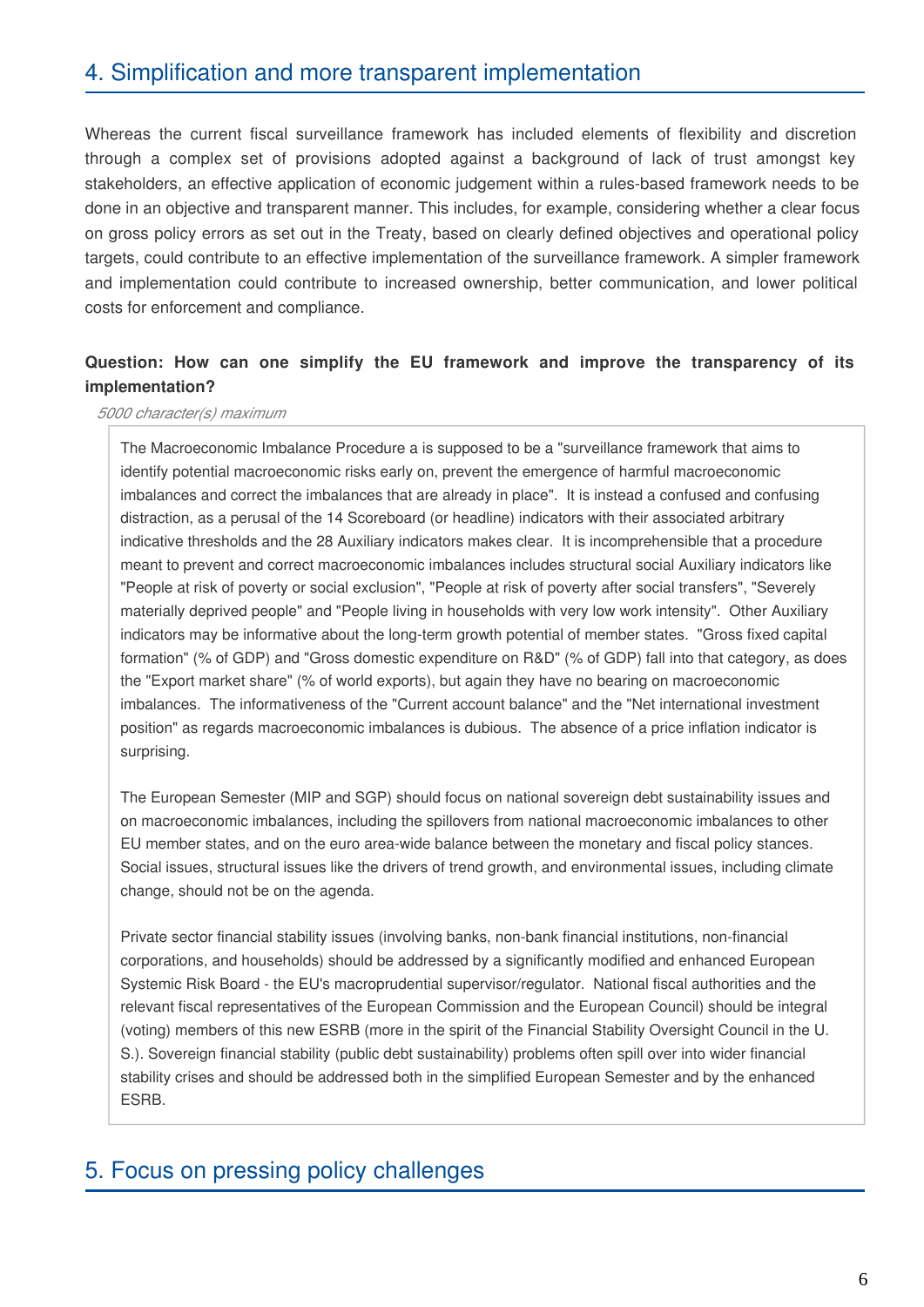Surveillance should be commensurate to the gravity of the situation, with a stronger focus on the most pressing cases and less-intrusive procedures where overall risks are low. Therefore, it is to be considered whether the surveillance framework, in order to be effective, should focus more on 'identifying gross errors' [i.e. on Member States whose policy Cf. Article 126(2) of the Treaty on the Functioning of the European Union.] strategy puts public debt on a potentially unsustainable trajectory or leads to other macroeconomic imbalances. Moreover, a strong policy dialogue with Member States and stakeholders is key, especially in a multilateral setting, but also bilaterally with the Commission.

#### **Question: How can surveillance focus on the Member States with more pressing policy challenges and ensure quality dialogue and engagement?**

*5000 character(s) maximum*

The surveillance framework focuses, not surprisingly, on countries in the Excessive Deficit Procedure (in the corrective arm). Too little attention has been paid up till now to preventing procyclical expansionary fiscal policies by countries that are not in the Excessive Deficit Procedure (in the preventive arm). I recognize that it is not at all straightforward to come up with positive or negative incentives (rewards or penalties) that would encourage appropriate countercyclical fiscal behavior during cyclical upturns. If the central EU fiscal capacity were more substantial than the current MFF with its measly spending program of no more than 1.1% of GDP, central EU public expenditure decisions could be made contingent on the implementation of an appropriate countercyclical national fiscal policy. Selective loss of member state voting rights in EU/Euro area deliberative bodies dealing with public debt sustainability and macroeconomic imbalances is another instrument worth considering.

For countries in the corrective arm, the focus should be on appropriate quantitative "stress tests" that assess the viability of its proposed fiscal program in a range of highly adverse scenarios. The quantitative models used in these simulations should be in the public domain - the numerical exercises should be replicable by independent third parties.

# 6. Lessons from the RRF

The RRF's commitment-based approach to policy coordination, with strong national ownership of policy design and outcomes, is expected to support implementation of agreed reforms and investments. This approach takes into account the complexities that arise from the simultaneous pursuit of various national and EU objectives, in a context of differences in socioeconomic structures and national preferences. It underpins ownership and trust. Rapidly-evolving developments since the start of the pandemic (and even before it) have illustrated the difficulty of designing comprehensive rules that are able to cater for all possible circumstances. Taking into account the lessons from the RRF, the economic governance review should consider how national ownership, mutual trust, the effective delivery of the framework on its key objectives, and the interplay between economic and fiscal dimensions can be best ensured.

**Question: In what respects can the design, governance and operation of the RRF provide useful insights in terms of economic governance through improved ownership, mutual trust, enforcement and interplay between the economic and fiscal dimensions?**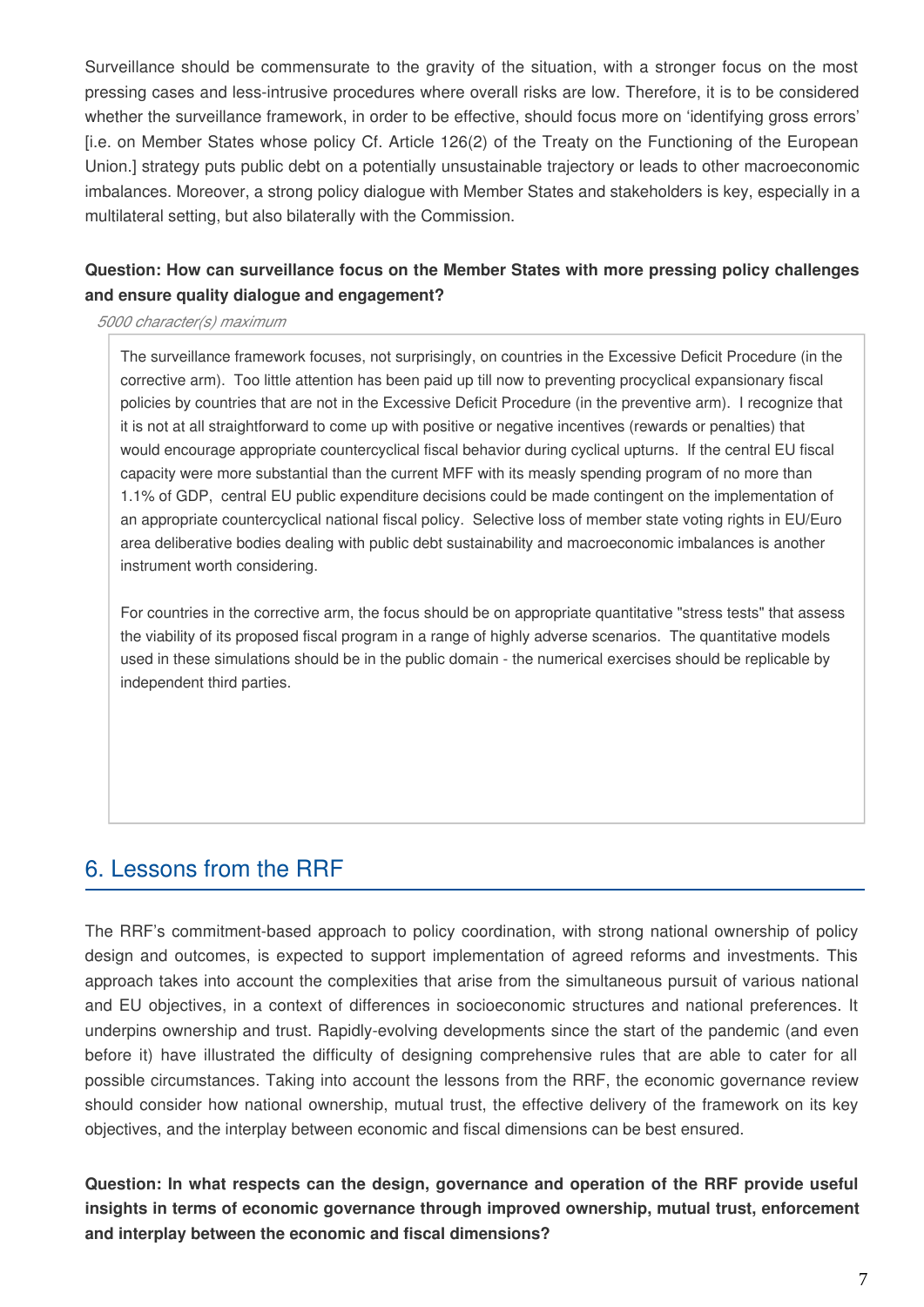The Recovery and Resilience Facility has been a failure. The euro 723.8 billion funding at current prices (euro 385.8 billion in loans and euro 338 billion in grants) should have been available to help fund a countercyclical fiscal stimulus in fiscally and financially constrained member states when the Covid-19 pandemic struck, i.e. starting in March 2020. Instead, the first national recovery and resilience plans were only approved by the Commission in June 2021.

The RRF also tried to combine a belated funding of national countercyclical fiscal stimuli with the pursuit of all things bright and beautiful - the "Six Pillars of the Recovery and Resilience Facility": green transition; digital transformation; economic cohesion, productivity and competitiveness; social and territorial cohesion; health, economic, social and institutional resilience; policies for the next generation. Other things being equal - that is, provided the short-run impact on public debt sustainability and aggregate demand of programs funded by the RRF according to the priorities set by the Six Pillars is not less than that of any other programs - allocating the RRF funds according to these priorities makes sense. I doubt whether the authors of the Six Pillars made such a determination.

The RRF is both temporary and undersized: euro 723.8 billion looks impressive until you realize that these funds are spread out over three years and that a significant share of the loan allocation of the facility will likely remain unused.

One positive feature of the RRF is that the bonds issued by the EU to fund the program have been heavily oversubscribed despite the fact that the borrowing entity has no discretionary tax instruments at its disposal to service the debt, but is dependent on the goodwill and good faith of the EU member states.

# 7. National fiscal frameworks

It has to be considered whether a stronger role for national fiscal frameworks, in particular independent fiscal institutions, would contribute to better compliance with EU fiscal rules and improve ownership of the framework at the same time. Moreover, given that high quality statistics are key for a transparent fiscal framework, it has to be assessed what further improvements in data quality would be needed.

### **Question: Is there scope to strengthen national fiscal frameworks and improve their interaction with the EU fiscal framework?**

#### *5000 character(s) maximum*

It makes sense to have one or more independent national fiscal institutions to perform two tasks. First, to provide the economic projections (GDP, employment, inflation, interest rates, exchange rates etc.) the government uses to make its budgetary plans. Second, to validate (or provide themselves) the budgetary projections (public non-interest expenditure, tax and non-tax revenues, government deficit etc.) incorporating the details of the government's fiscal-financial program.

Data are an underprovided public good. The EU's central inflation statistic, the harmonized index of consumer prices (HICP), excludes (imputed) owner-occupied housing. Minimum standards for all the data required for the European Semester to perform properly have to be determined and enforced centrally.

Additional data will have to be collected if serious carbon taxes become part of the EU's green arsenal. It is not easy to tax if you don't observe and measure the tax base. The objective should be to tax all GHG emissions. We should start with energy (electricity, heat and transport) but extend the net to include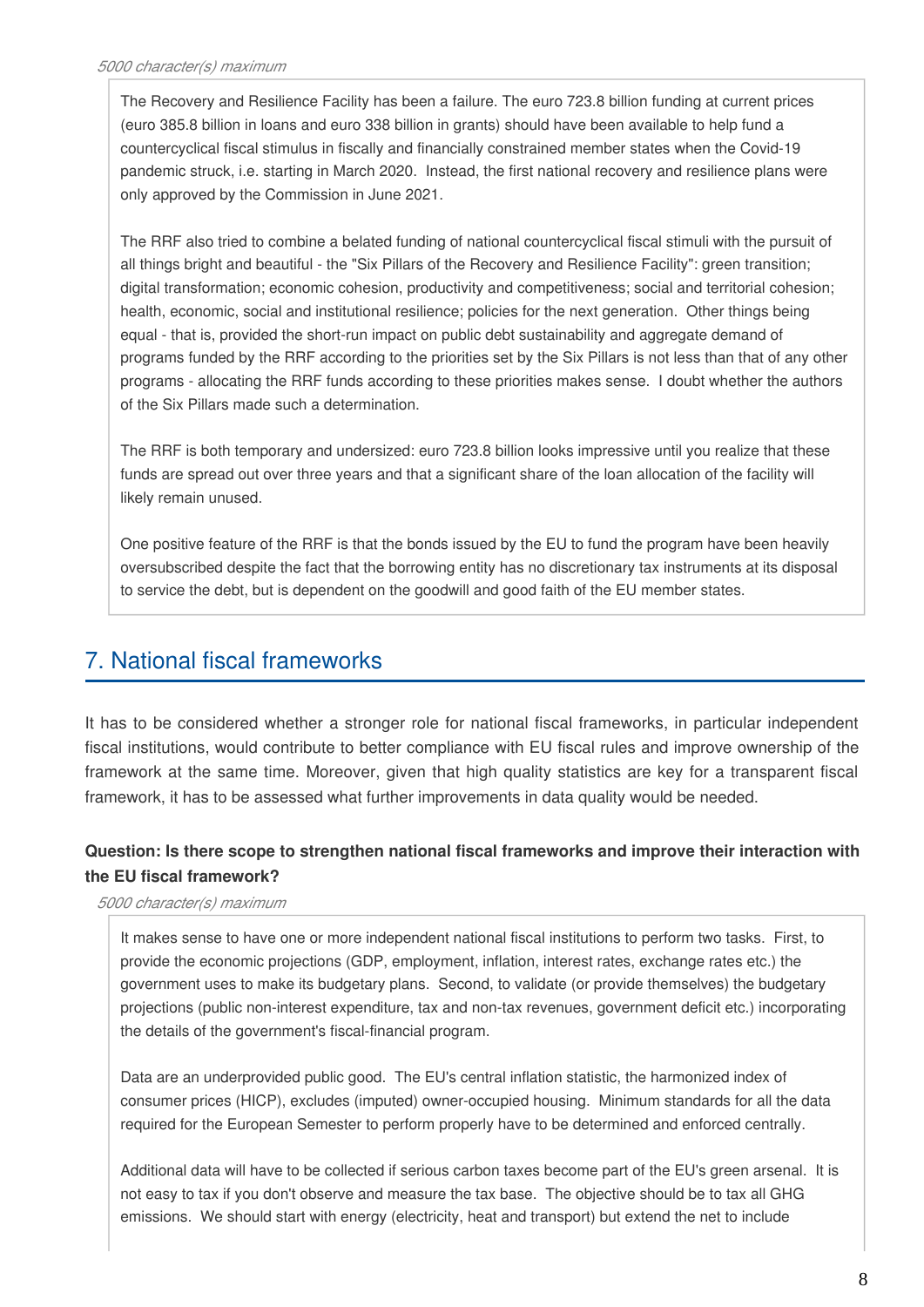agriculture, forestry and land use, industry and waste and ultimately the direct and indirect GHG emissions associated with all economic activity, including household consumption.

There are special problems in federal states where the state/provincial fiscal authorities have significant spending and taxation powers. The fiscal sustainability analysis focuses, correctly, on the general government. Somehow the fiscal-financial actions of the state/provincial and local government authorities will have to be incorporated more explicitly into the European Semester's fiscal sustainability analysis. The logistics will not be easy.

# 8. Effective enforcement

The appropriate balance between pecuniary sanctions and tools incentivising macroeconomic stability and sustainable growth, such as a Budgetary Instrument for Convergence and Competitiveness or the Convergence and Reform Instrument, has to be carefully considered as an element to ensure an effective implementation of the framework.

### **Question: How can the framework ensure effective enforcement? What should be the role of pecuniary sanctions, reputational costs and positive incentives?**

*5000 character(s) maximum*

Imposing pecuniary sanctions on countries - whether through fines/penalties or by withholding funds expected to be provided under the proposed BICC - does not really make a lot of sense. The sanctions would most likely be imposed on a member state when it is in financial dire straits and its government is unable to meet its outstanding financial obligations. If financial penalties have to be paid immediately (or expected incoming funds are withheld as soon as the sanctions are imposed) this could trigger or exacerbate a sovereign financial crisis.

Non-pecuniary sanctions, e.g. loss of voting rights on financial/economic matters (or more broadly) in the Council of the European Union or other relevant decision making bodies like the Eurogroup) might be more effective and certainly less damaging. Reputational costs are not an instrument, but something inflicted or imposed by financial markets and other counterparties of the troubled sovereign. Positive incentives offering financial rewards for doing the right thing - could be effective but would likely upset the fiscally conservative EU member states.

### 9. Interplay between the SGP and MIP

Multiple surveillance streams partially overlap but the links have not always been fully exploited. While the integration of the MIP and the SGP within the framework of the European Semester has helped to strengthen the interaction between those surveillance strands, there is further scope to make them work better together while avoiding overlaps between them when addressing at the same time macroeconomic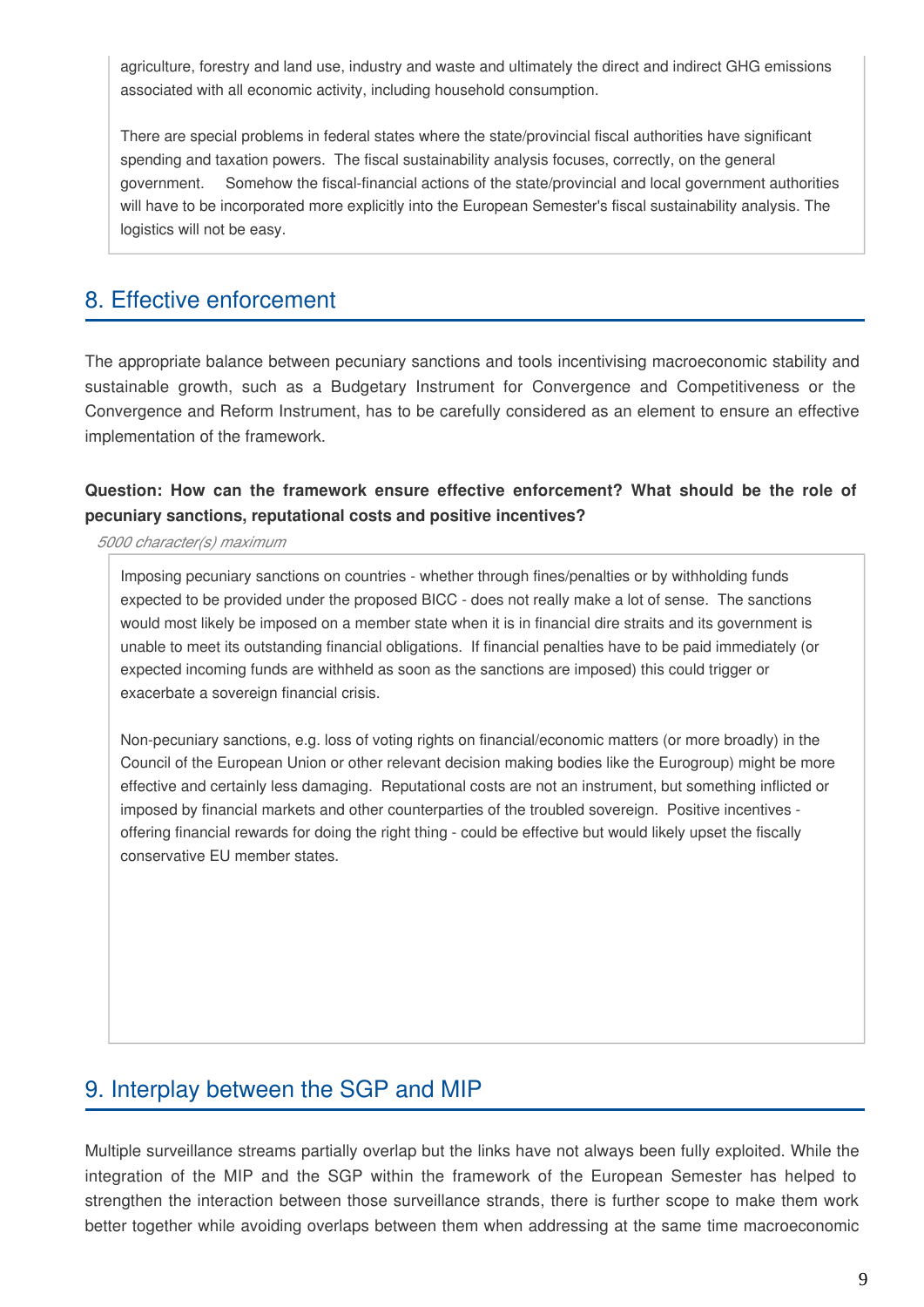imbalances, potential growth challenges and risks to public fiscal sustainability. MIP surveillance may also have so far insufficiently taken account of interactions between new emerging economic challenges, notably related to climate change and other environmental pressures.

### **Question: In light of the wide-ranging impact of the COVID-19 crisis and the new temporary policy tools that have been launched in response to it, how can the framework – including the Stability and Growth Pact, the Macroeconomic Imbalances Procedure and, more broadly, the European Semester – best ensure an adequate and coordinated policy response at the EU and national levels?**

#### *5000 character(s) maximum*

The fiscal rules of the SGP (the public debt and deficit ceilings) were suspended during the COVID-19 crisis, alongside the state aid rules. Although, under the MIP, in June 2021, Ireland, Portugal, Spain, France, the Netherlands, Germany, Romania, Croatia and Sweden continued to experience macroeconomic imbalances and Cyprus, Greece and Italy continued to experience excessive imbalances, no corrective actions were deemed necessary and no sanctions were imposed. The European Semester has been effectively suspended for the duration of the COVID-19 crisis. A framework that cannot provide guidance when it is most needed is not worth having. Instead, in addition to national fiscal stimulus measures, a number of adhoc EU-level fiscal and financial stimulus measures were proposed and implemented. All were late. The ECB responded promptly and effectively, as soon as the financial markets seized up in March 2021.

What did the central fiscal-financial authorities of the EU do by way of countercyclical fiscal stimulus? The answer is: very little indeed, and mostly too late. Consider the following.

SURE (temporary Support to mitigate Unemployment Risk in a Emergency) only became available on 22 September 2020. It provides up to euro 100 billion (0.75% of 2020 EU GDP) in loans, backed by euro 25 billion of voluntary guarantees by member states. By December 2021, euro 94.3 billion had been allocated. The instrument is of a temporary nature. "Its duration and scope are limited to tackling the consequences of the coronavirus pandemic."

The European Investment Bank (EIB) created a euro 24.4 billion (0.19% of 2020 EU GDP) Pan-European Guarantee Fund (first operation in December 2020). This was expected to mobilize loans for companies up to euro 200 billion (1.5% of 2020 EU GDP). The initial investment period is until 31 December 2021. By the end of June 2021, the EGF had approved financing of euro 16 billion (0.12% of 2020 EUGDP).

The European Stability Mechanism (ESM) introduced the Pandemic Crisis Support in April 2020 based on an existing precautionary credit line. It can make loans to member states up to euro 240 billion (1.8% of 2020 EU GDP). The credit line will be available till the end of 2022, although this period can be adjusted, depending on the evolution of the crisis. I have been unable to find out how much credit has been extended by this facility.

The Next Generation EU euro 750 billion (5.6% of 2020 EU GDP) recovery plan was finally adopted in December 2020. The Recovery and Resilience Facility, which accounts for most of the NGEU, was at last adopted by the Council in February 2021. It provides euro 672.5 billion of funding to member states over the 3-year period 2021-2023. This becomes 723.8 billion funding at current prices (euro 385.8 billion in loans and euro 338 billion in grants). On an annual basis this is about 1.8% of GDP. Again, this facility is timelimited to the duration of the Covid-19 crisis.

The regular EU budget for the seven-year period 2021-2017 is a mere euro 1,074.3 billion - about 1.1% of annual GDP for the budget period. It has not been materially increased as a result of the COVID-19 pandemic.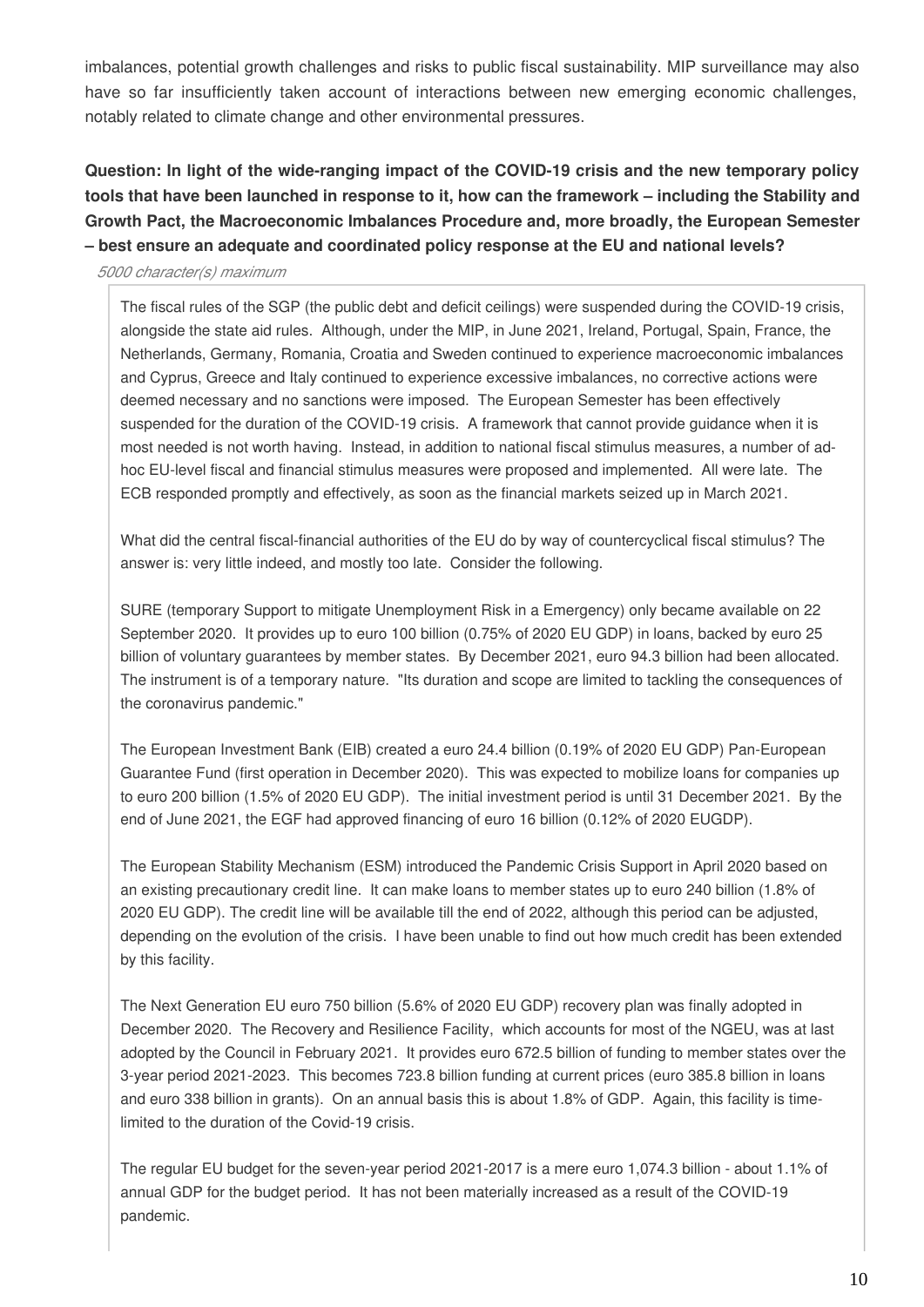The only element in this package of measures that looks like a direct countercyclical fiscal stimulus is the grant element of the RRF - although even here we must make assumptions about how these grants influence the recipient national government's spending or tax decisions. That is about 2.5% of 2020 EU GDP - spread out over 3 years, i.e. just over 0.8% of annual GDP. The rest are loans and credit - no doubt on better than market terms for all except the triple A-rated sovereigns - but with a fiscal impact (on national public expenditure and taxation) that is likely to be less than the size of the loans/credit provided.

The EU has to get serious about creating a central countercyclical fiscal capacity capable of addressing the next significant EU-wide downturn - and indeed for funding the provision of the EU-wide public goods and services called for by Europe's Green and Blue transitions. The NGEU (and RRF) and SURE should be made permanent, grants only, and doubled in size. The EIB and ESM COVID-19 credit facilities should be made permanent. The regular central budget of the EU should be steadily increased to at least 5% of EU GDP, with appropriate discretionary tax instruments at the disposal of the EU central fiscal authority. An EU land tax and an EU carbon tax would be a good place to start. If necessary, another dedicated EU-wide VAT tranche and/or some other broad-based EU personal income tax component are likely to be part of the badly needed new, enhanced central fiscal arsenal. I am not holding my breath.

# 10. Euro area dimension

There are a number of concrete links between the economic governance framework and the broader agenda to complete the Economic and Monetary Union. First, both the SGP and the MIP focus exclusively on national policies, in particular on the prevention and correction of high public debt levels and current account deficits. In such a context and in the absence of a central fiscal capacity with stabilisation features, the ability to steer the fiscal stance for the euro area as a whole remains constrained. The introduction of a stabilisation capacity of appropriate size would allow fiscal policy to contribute more to macroeconomic stabilisation at the level of the euro area as a whole. Second, the completion of the financial union (Banking Union and Capital Markets Union), the introduction of a common safe asset and the review of the regulatory treatment of bank sovereign exposures, could – depending on the specific design – facilitate market discipline and allow further simplification of the design of an effective fiscal surveillance framework. Third, a vibrant and resilient Economic and Monetary Union, resting on solid foundations, is the best means to increase financial stability in Europe. It is a prerequisite to strengthening the international role of the euro, which in turn is a tool to enhance Europe's clout in the world and on global markets, thereby helping protect European firms, consumers and governments from unfavourable external developments.

### **Question: How should the framework take into consideration the euro area dimension and the agenda towards deepening the Economic and Monetary Union?**

*5000 character(s) maximum*

It is clear that, in the absence of a significant central fiscal authority with material freedom to set public expenditure levels, tax revenues and the implied debt issuance, getting the fiscal stance for the euro area as a whole right is going to be challenging. For each member state, the cross-border spillovers to the other 18 member states (and to the rest of the world) will have to be quantified. It is true that for the smallest member states the cross-border spillover effects are small or even insignificant. However, they will be impacted very materially by the fiscal policy stances of the larger member states. Because countries matter in the EU political welfare function, all member states should be treated with care and attention in the joint fiscal surveillance framework. Another way of putting this is that the appropriate fiscal stance for any member state can only be determined jointly with that of the other 18 member states. And the appropriate joint fiscal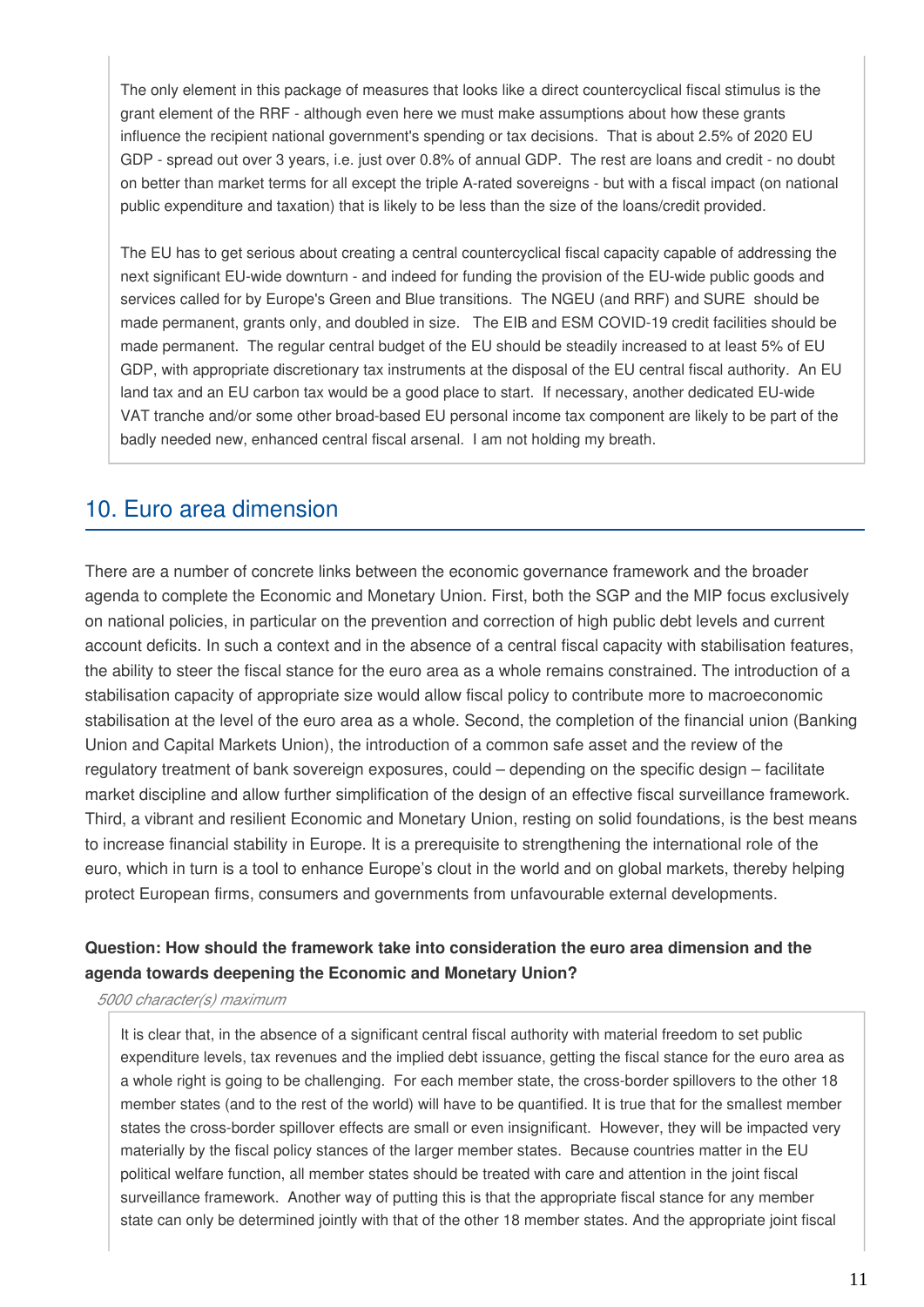stance can be determined only together with the appropriate monetary policy stance of the ECB. So the ECB should be part of the new "Euro Area Semester".

It will be a long time until Capital Markets Union is complete. A necessary condition is the end of national level supervision and regulation of systemically important non-bank financial intermediaries. There is no early prospect of that.

Even when Banking Union and Capital Markets Union will be completed, there will remain material differences in the creditworthiness of euro area sovereigns. The drivers of this are different public debt burdens, different political capacities for generating primary budget surpluses and different growth prospects. Only the extremely low level of the neutral real risk free interest rate and the artificially low sovereign credit spreads (driven to a significant extent by the asset purchase programs of the ECB) stand between countries like Greece and Italy and a material sovereign debt crisis. Because of the underlying risk this poses to the viability of the monetary union, the euro is unlikely to become a serious rival for the U.S. dollar as a global reserve currency in the foreseeable future. The euro can make itself a somewhat more attractive global means of payment and store of value by speeding up the creation and rolling out of a central bank digital currency (CBDC) for the euro area. The Fed is well behind the curve as regards the introduction of a U.S. CBDC.

# 11. New challenges due to the COVID-19 crisis

### **Question: Considering how the COVID-19 crisis has reshaped our economies, are there any other challenges that the economic governance framework should factor in beyond those identified so far?**

The COVID-19 crisis has brought, for the euro area, an effective monetary policy response across all member states and national fiscal policy responses whose effectiveness has varied according to the creditworthiness of the sovereign. What could have been a centralized EU/euro area-level countercyclical fiscal response unconstrained by national public debt sustainability differentials - the Recovery and Resilience Facility - turned out to be too late and too little.

The combined adverse aggregate demand and supply shocks triggered by the COVID-19 pandemic was aggravated for fossil fuel importing countries in 2021 by a sharp rise in energy prices. This was a global phenomenon, but it affected the EU disproportionately. The absence of an effective EU-wide energy policy (exemplified through inadequate gas inventories and excessive dependence on gas imports from Russia) has been painfully obvious. It has provided a reminder that Europe not only must target Net Zero Emissions by 2050 (and preferably earlier), but that it also has to carefully manage transitional vulnerabilities while fossil fuels remain part of the energy portfolio.

The precautionary principle calls for the active pursuit of resilience and the acceptance of a significant degree of redundancy in the precautionary buffers we build when faced with the near certainty of unpredictable and potentially devastating shocks. This means that climate change has to be the overriding political economy priority for the EU, but through mechanisms other than the European Semester, the SGP and the MIP. Focus and comparative advantage matter. The SGP and MIP should prioritize fiscal sustainability and macroeconomic stability, with other good causes pursued only if this can be done without prejudice to the achievement of these primary targets. Boosting resilience means that the persistent failure to build up appropriate fiscal buffers (to lower the public debt burden or rather to boost public sector net worth) during periods of above-trend growth must end.